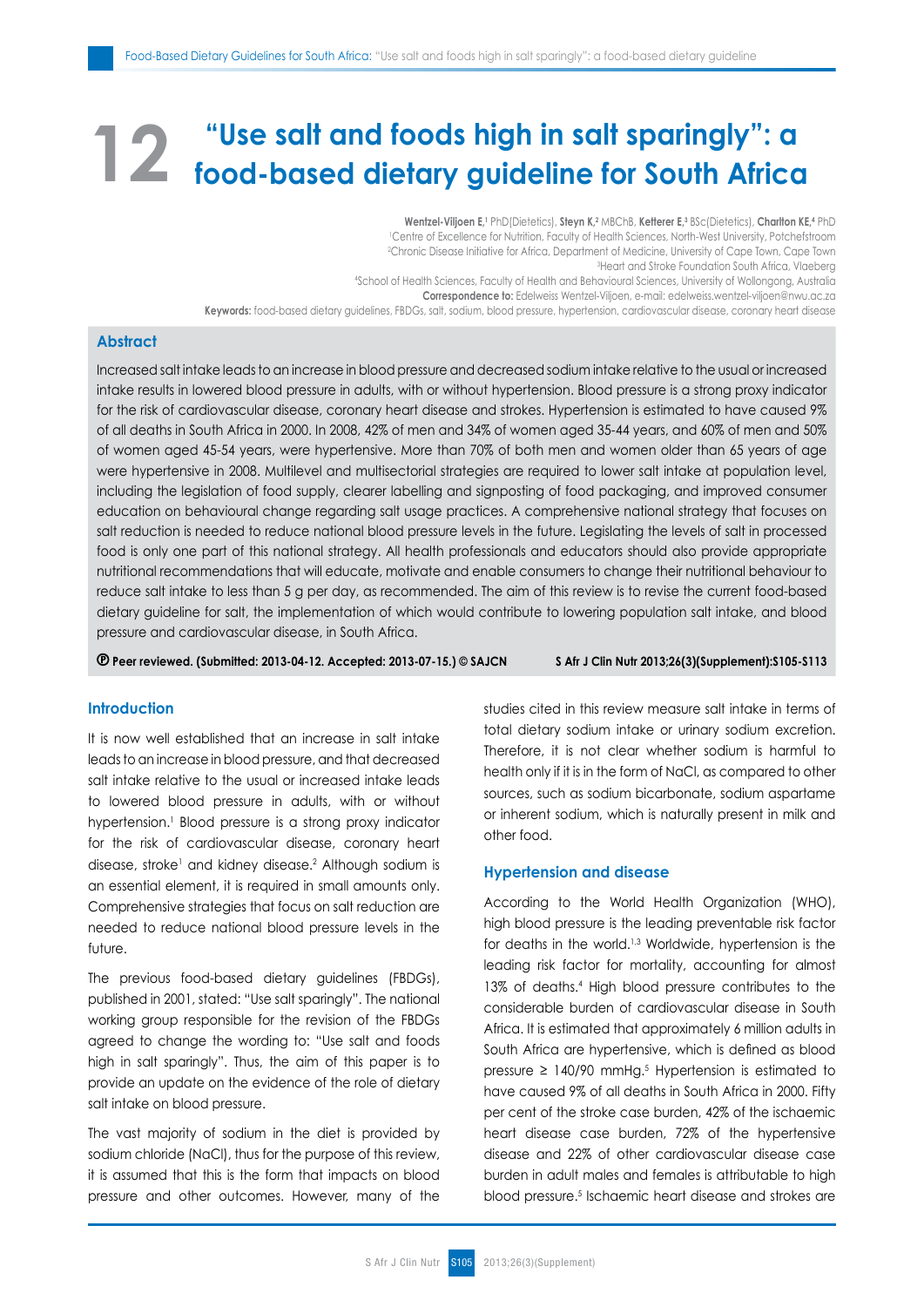the leading causes of deaths after HIV infection in South Africa.6 With the significant increase in hypertension over the past 10 years, as well as inadequate diagnosis and control of raised blood pressure, an increase in heart disease and strokes was inevitable. Between 1998 and 2008, the prevalence of hypertension doubled in men (22- 42% in men aged 35-44 years, and 30-60% in men aged 45- 54 years), and increased to a lesser extent in women (24- 34% in women aged 35-44 years, and 38-50% in women aged 45-54 years). It is estimated that more than 70% of both men and women older than 65 years of age are hypertensive. The increasing prevalence in hypertension relates to trends in urbanisation; a shift in dietary patterns from reliance on traditional staples, such as maize meal, to more processed food that is high in salt; decreased physical activity levels; and increasing obesity, particularly in African women.7

## **The role of a high sodium intake in disease**

The causal relationship between sodium intake and high blood pressure was not widely accepted in the past, but with the growing body of evidence over the past decade, it has become firmly established.<sup>1</sup> Evidence from a wide variety of studies shows that there is a consistently direct relationship between sodium intake and hypertension. Blood pressure rises with increased sodium intake in the general population, and is reduced with decreased intake.8,9 A meta-analysis of 19 cohort studies showed that high salt intake significantly increases the risk of strokes and total CVD.<sup>10</sup> Studies that include strokes as an outcome are considerably fewer than those investigating cardiovascular disease. However, one study in Taiwanese men demonstrated a 50% reduction in strokes over 31 months of intervention, where salt was replaced with a potassium-enriched salt substitute.11 In addition to the effect on blood pressure, a high sodium intake has also been associated with other adverse effects, including vascular and cardiac damage, and an increased risk of kidney stones, renal disease, osteoporosis, stomach cancer and the severity of asthma.<sup>9,12</sup>

A meta-analysis of controlled trials has shown that the sodium intake in children also contributes to the development of hypertension later in life. It is speculated that a high sodium intake suppresses the salt taste receptors. It is likely that this results in children preferring saltier food in later life,<sup>13</sup> thus early intervention and the promotion of healthy eating habits from an early age is important. Chen and Wang (based on a systematic review and meta-regression analysis of the literature from diverse populations) concluded that elevated blood pressure in childhood was likely to predict adult hypertension, and that early intervention is important.<sup>14</sup>

Furthermore, the consumption of salt-preserved food and a high salt intake is associated with an increased risk of agstric<sup>15</sup> and nasopharyngeal cancer.<sup>16</sup> However, many of these cohort studies are limited to Asian populations who consume high amounts of Chinese-style salted fish, meat and vegetables.

Blood pressure is a function of cardiac output and peripheral vascular resistance. The kidneys, which excrete almost all ingested electrolytes and much of the water consumed daily, are responsible for managing the electrolyte and water content in the body. Volume content is tightly controlled by the regulation of sodium (and thereby chloride) excretion. Almost everyone living in societies that have access to processed food has a diet that provides quantities of salt that are far in excess of sodium requirements. However, not all individuals respond similarly to a high salt intake. A relationship between renal salt and water excretion and blood pressure can be created for any level of blood pressure and is termed the renal pressure-natriuresis or diuresis relationship, first described by Guyton.<sup>17</sup> According to this hypothesis, the pressure-natriuresis curve is always affected in hypertension, whatever the cause initiating the hypertensive process. All forms of hypertension in animal models tested to date feature a shift in the pressurenatriuresis relationship to the right, so that a higher level of pressure is required to excrete any given amount of salt and water. The relationships between salt and water intake and excretion are very steep in normotensive individuals, so that little change in blood pressure occurs when salt and water intake and excretion are modified over a large range. Conversely, a fairly flat pressure-natriuresis curve indicates a sensitivity to salt.

The concept of salt sensitivity in humans was first described by Kawasaki et al,<sup>18</sup> and later by Weinberger et al,<sup>19</sup> in an attempt to explain the heterogeneity of the blood pressure response to salt. Salt sensitivity was initially defined as an increase in mean arterial pressure > 10% when a high salt diet was administered, compared with a low salt diet.20 The methodology exposed subjects to extreme changes in sodium intake (from 10-250 mmol/ day) for a period of one week. Since there is no quick or easy way in which to predict whether or not an individual is sensitive to salt, the classification has remained in the research domain, rather than being of practical or clinical importance. However, despite seemingly arbitrary and varied definitions of salt sensitivity, several findings have consistently been observed. People with hypertension are more frequently sensitive to salt than normotensive subjects, and the prevalence of salt sensitivity increases in older individuals, black populations and people with lowrenin hypertension, such as diabetics.20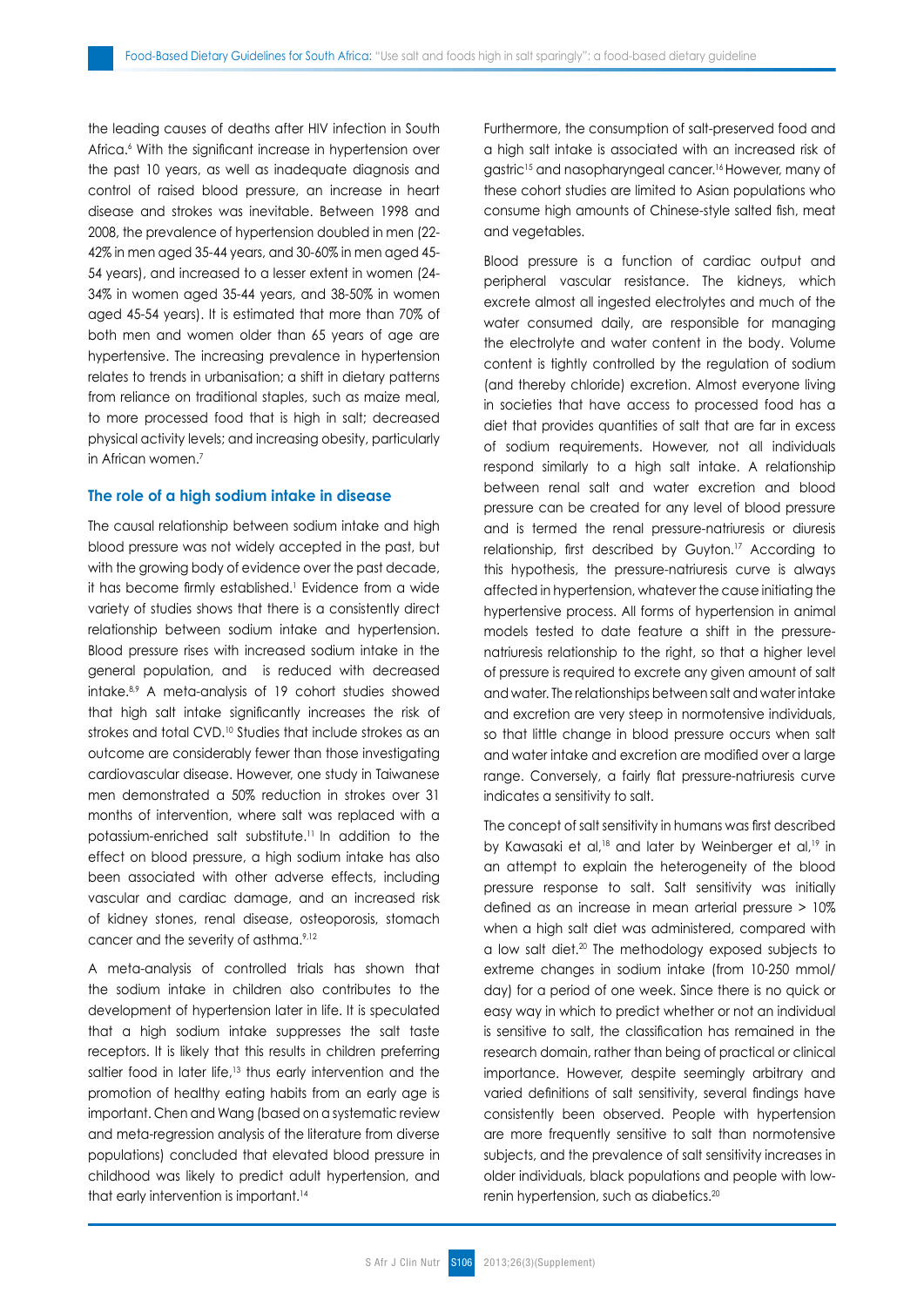# **Lifestyle factors other than salt which affect blood pressure**

Although excessive dietary sodium intake is a key risk factor for the development of hypertension, other lifestyle variables, including obesity, excessive alcohol intake, poor diet and physical inactivity, are also important contributors. The Dietary Approaches to Stop Hypertension (DASH) diet has been shown to result in a substantial reduction in blood pressure, even when sodium intake is not decreased.<sup>21</sup> Nevertheless, evidence for the independent impact of sodium reduction on blood pressure was obtained from the findings of the follow-up DASH II study, which compared the effects of three levels of sodium and two dietary patterns on blood pressure. Sodium was found to have a significant effect on blood pressure in people following either a typical American diet or a DASH diet, and the combination of the DASH diet and reduced sodium intake achieved the greatest effect with regard to lowering blood pressure.22

## **The effects of salt reduction**

# **The benefits of reducing salt intake on health**

The evidence consistently highlights the fact that dietary salt reduction can achieve health benefits, especially via a reduction in blood pressure.<sup>22,23</sup> Population-based intervention studies and randomised controlled clinical trials have indicated that it is possible to achieve a significant reduction in blood pressure with reduced salt intake in adults, both with and without hypertension.<sup>1,8</sup> A 4.6 g reduction in daily dietary intake of salt decreases blood pressure by approximately 5/2.7 mmHg (systolic/ diastolic) in individuals with hypertension, and by 2/1 mmHg in normotensive people.<sup>24</sup>

Randomised controlled trials have consistently displayed dose-response effects.25 The blood pressure-lowering effect of reducing salt intake is effective in men and women, in all ethnic groups, in all age groups, and at all starting blood pressure readings.<sup>23,26</sup>

The effect of dietary sodium reduction on blood pressure in subjects with resistant hypertension, defined as blood pressure that remains above the goal in spite of the use of three antihypertensive medications, was studied in a randomised trial.27 The results indicated that patients with resistant hypertension were particularly sensitive to salt. It was concluded that a low dietary salt intake is an important part of the clinical management and overall treatment of hypertension that is resistant.

Consuming a diet that is low in sodium has also been shown to reduce blood pressure in children. A metaanalysis of 10 trials in children and adolescents determined that sodium restriction over a period of four weeks resulted in a significant reduction in blood pressure.<sup>13</sup> A recent meta-analysis confirmed that a reduction in sodium intake reduced blood pressure in children.28

# **Dietary salt reduction and the prevention of cardiovascular disease**

Evidence of a direct effect of sodium reduction on cardiovascular disease outcomes is the ideal. However, few such studies are available. A recent meta-analysis of six randomised trials indicated that dietary restriction 2 to 2.3 g of salt (half a teaspoon) per day was associated with a 20% reduction in cardiovascular events.<sup>29</sup>Other evidence was provided by the long-term follow-up (10-15 year) analysis of two randomised controlled Trials of Hypertension Prevention (TOHP I and II), which demonstrated a 25% reduction in cardiovascular disease events with sodium reduction. $30,31$  The WHO, $1$  in its newly published guideline on sodium intake for adults and children, concluded that the "evidence regarding the relationship between sodium intake and blood pressure was of high quality, whereas the evidence regarding sodium intake and all-cause mortality, cardiovascular disease, strokes and coronary heart disease was of lower quality". A more recent metaanalysis by He et al<sup>32</sup> reported that a modest reduction in salt intake for four or more weeks caused a significant and important decrease in blood pressure in hypertensive, as well as normotensive, individuals.

Furthermore, modest salt reduction over a longer term had no adverse effect on hormone or lipid levels. Aburto et al<sup>28</sup> reported that reduced salt intake had no adverse effect on blood lipids, catecholamine levels or renal function in their systematic review and meta-analysis. No associations were found between sodium intake and allcause mortality in the various undertaken observational studies. However, significant effects on mortality, from strokes and coronary heart disease, were reported.

# **The cost-effectiveness of salt reduction**

Bibbins-Domingo et al<sup>33</sup> projected that a regulatory intervention, designed to achieve a reduction in salt intake of 3 g per day in the USA, would save 194 000- 392 000 quality-adjusted life years and \$10-24 billion in healthcare costs annually. They calculated that even a modest reduction of 1 g salt per day between 2010 and 2019 would be more cost effective than using medication to lower blood pressure in persons with hypertension.

Asaria et al<sup>34</sup> modelled the effect of salt reduction on blood pressure in 23 developing countries. They determined that a 15% reduction in salt intake would avert 8.5 million deaths over 10 years, at a low cost of \$0.40-1.00 per person per year.34 A recent review concluded that there is significant evidence to suggest that modifying salt intake and promoting weight reduction may reduce cardiovascular risk relating to hypertension in urban, developing communities of African descent.35 Bertram et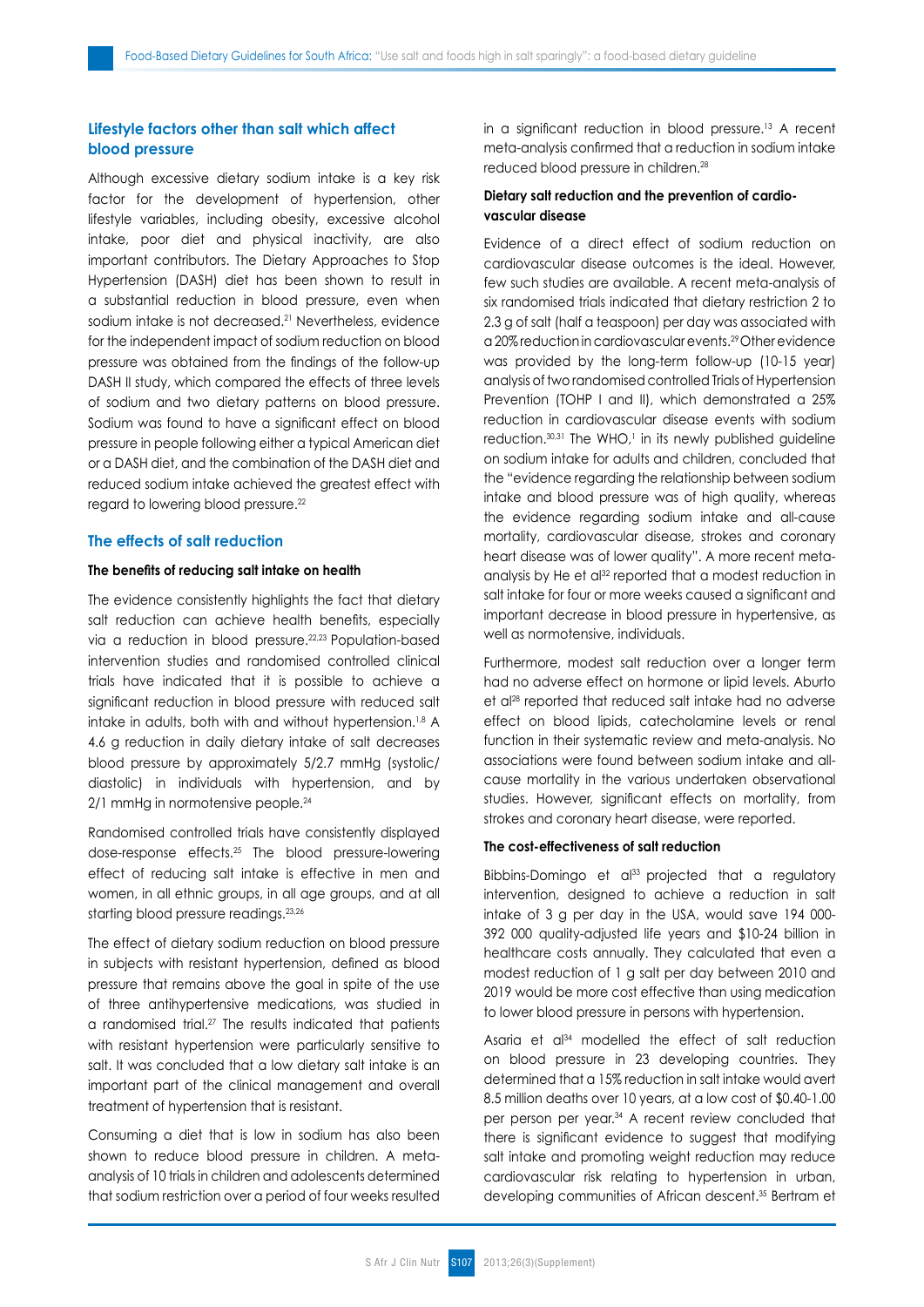al reported on what the effect on cardiovascular disease in South Africa would be if the sodium content of bread, margarine, gravy and soup was reduced to recommended levels.36 They calculated that the proposed reductions would result in 7 400 fewer cardiovascular deaths and 4 300 less nonfatal strokes per year, based on the 2008 information, with cost savings of up to R300 million.

# **Salt intake patterns**

## **Salt intake methodology**

The "gold standard" of sodium intake is the measurement of 24-hour urine sodium excretion. This method does not identify dietary sources of salt. However, dietary methods used to assess sodium intake are not sufficiently sensitive and give an underestimation of sodium intake. Specific problems with these dietary methods are the quantification of added salt during food preparation and the addition of salt and other condiments during eating. The measurement of dietary sodium, either at population or individual level, is fraught with methodological difficulties because of high intra- and inter-subject variability, in both added salt use and in the dietary intake of processed food that is high in salt.37,38 To estimate salt intake accurately by means of dietary intake studies is challenging. It has been proposed that 81 days of dietary recording would be required to gauge an individual's intake within 10% of the observed mean intake for sodium.<sup>39</sup> Furthermore, dietary surveys do not differentiate between naturally available sodium in food and that which is added as salt (NaCl) in processed food. However, since the vast majority of sodium in the diet is provided by NaCl, it is assumed that this is the form that impacts the most on blood pressure and other outcomes.

The WHO recommends that, assuming a standard deviation of 24-hour urinary sodium excretion of roughly 75 mmol/day, a minimum sample size of 120 participants (for either groups of men or women) is required to ensure sufficient power for a 24-hour urinary sodium excretion calculation to be generalisable to the study population.40 However, because of the large day-to-day variability in urinary sodium excretion,<sup>41</sup> precision would be improved by obtaining more than one 24-hour urine collection from each individual. Only one South African study has included multiple 24-hour collections.<sup>42</sup>

# **Salt intake around the world**

Worldwide, most people consume far more sodium than the recommended levels. Humans are genetically programmed to take in less than 100 mg of sodium or 0.25 g of salt per day. $43$  Brown et al $44$  studied estimates of sodium intake, based on data from both a 24-hour urinary sodium excretion analysis and a dietary intake methodology. They reported that the average salt intake in most countries around the world is approximately 9-12 g per day. Asian countries have a higher intake, of more than 12 g per day. It was also determined that salt intake is usually more than 6 g per day in children who are older than five years, and that it increases with age.

Data from countries such as the UK estimate that approximately three quarters of sodium intake is derived from eating processed food, about 15% is discretionary (half of which is contributed by table salt and half by added salt during cooking), 10-11% is naturally occurring (inherent) in food, while less than 1 % is provided by water.45 It is estimated that in Canada more than 75% of sodium intake is from processed food, including food and meals that are served in restaurants.46

# **Sodium and salt intake in South Africa**

In South Africa, current salt intake levels are similarly high, at roughly 6-11 g per day, using either the 24-hour urinary excretion or spot urine methodology.47 These studies are summarised in Table I.

| <b>Study</b>                               | <b>African</b><br>Programme<br>on Genes in<br>Hypertension,<br>Gauteng <sup>35</sup> | Charlton et al study, Cape Town <sup>42</sup> |                 |                   | Assuring Health For All in the Free State,<br><b>Mangaung (Bloemfontein)</b> <sup>48</sup> |                 |                 |
|--------------------------------------------|--------------------------------------------------------------------------------------|-----------------------------------------------|-----------------|-------------------|--------------------------------------------------------------------------------------------|-----------------|-----------------|
| Population                                 | African ancestry                                                                     | <b>Black</b>                                  | White           | Mixed<br>ancestry |                                                                                            | <b>Black</b>    |                 |
| Method                                     | 24-hour urinary<br>excretion                                                         | Average of three 24-hour urinary excretions   |                 |                   | Spot urine                                                                                 |                 |                 |
| n                                          | 640                                                                                  | 110                                           | 103             | 112               | 318                                                                                        | 71<br>males     | 247<br>females  |
| Average sodium<br>intake $(mg)$ , $\pm$ SD | $2415 \pm 1679$                                                                      | $3112 \pm 1152$                               | $3790 \pm 2093$ | $3393 \pm 1691$   | $4094 \pm 1219$                                                                            | $3643 \pm 1219$ | $4223 \pm 1189$ |
| Average salt intake<br>$(g)$ , $\pm$ SD    | $6.04 \pm 4.2$                                                                       | $7.8 \pm 2.88$                                | $9.5 \pm 5.23$  | $8.5 \pm 4.23$    | $10.2 \pm 3.05$                                                                            | $9.1 \pm 3.05$  | $10.6 \pm 2.97$ |

#### **Table I:** Daily salt intake as determined from urinary sodium excretion in three surveys

SD: standard deviation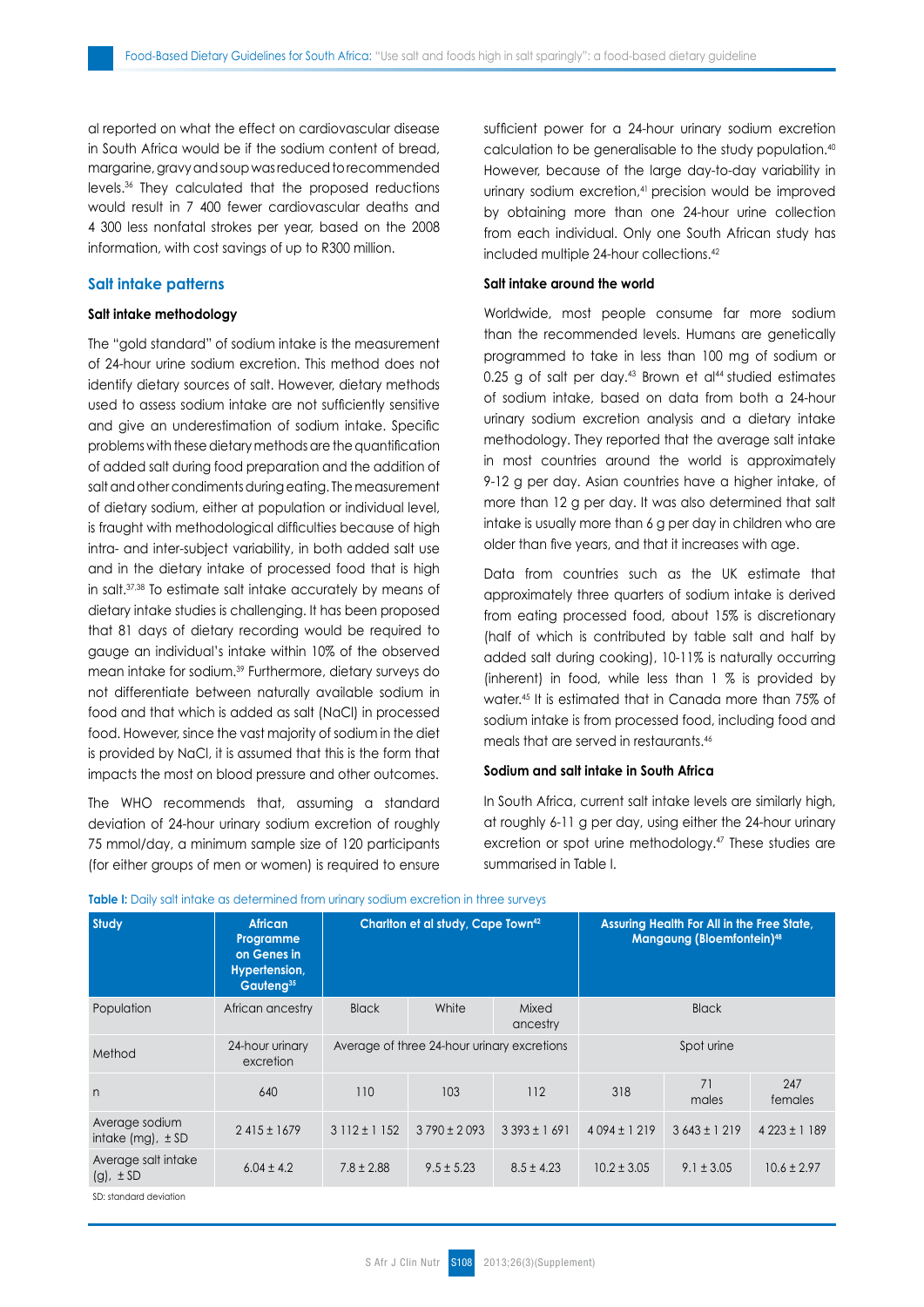Limited data are available from dietary surveys on the sodium intake of South Africans. The studies that are available are limited in comparability because of the use of different dietary methods, such as 24-hour dietary recalls and the quantified food frequency questionnaire. Older studies performed during the 1980s and 1990s showed a higher intake, of 2 733 mg sodium for males and 1 698 mg sodium for females, than later studies.<sup>47</sup> Average sodium intake ranged from 855-2 733 mg per day. Charlton et al<sup>42</sup> determined that discretionary salt intake is between 33% and 46% for the three ethnic groups that were studied. This means that, on average, an additional 40% should be added to take into account the amount of salt applied during food preparation and at the table. Based on the dietary methodology, it is estimated that salt intake is between 4 g and 11 g per day.47

#### **The contribution of food to sodium intake**

Additional analysis of dietary data, collected as part of various studies performed in South Africa since the 1980s in different cultural groups, indicates that the main contribution to total sodium intake, excluding discretionary salt, is provided by white and brown bread. Bread contributes to between 5% and 35% of sodium intake, depending on the ethnic group being studied. Hard or block margarine supplies up to 13% in some groups. Soup and gravy powder adds up to 17% of total sodium intake in some populations, while atchaar contributes more than 5% to the sodium intake of the Indian population.<sup>47</sup>

#### **Public health strategies**

## **Salt intake recommendation**

In 2003, as a result of high salt intakes globally, the WHO set a worldwide target of ≤ 5 g of salt (< 2 000 mg sodium) per day per person. This level of intake was again confirmed in 2012 by the WHO.' Although Canada has a relatively low hypertension rate, with only approximately 20% of adults having hypertension, the country has embarked on a sodium reduction strategy, with the aim of reducing sodium intake to 2 300 mg/day by 2016.46 Targets set at the South African Non-Communicable Disease Summit in September 2011 were to reduce the mean population intake of salt to < 5 g per day by 2020. The current South African Hypertension Guidelines recommend a maximum salt intake of 6 g (2 400 mg sodium) per day.<sup>49</sup> Table II provides an overview of current guidelines on salt or sodium intake around the world.

## **Policies**

Regardless of limited available data on specific disease end-points, policy-makers consider blood pressure to be one of the few surrogate outcomes that is sufficiently robust to guide health promotion policy. He and MacGregor8 advocate the reduction of salt intake at population level because "a modest reduction in salt intake at the population level worldwide will result in a major improvement in public health". In September 2011, a United Nations high-level meeting on noncommunicable diseases was held, at which influential political leaders reached consensus on the global priority action needed to prevent and treat these conditions. *The Lancet* Noncommunicable Disease Action Group and the Noncommunicable Disease Alliance proposed the reduction of salt intake as one of five overarching priority actions.53

Population-based interventions aimed at reducing sodium intake are being successfully implemented in various countries worldwide, and have the potential to reduce the prevalence of hypertension and cardiovascular disease. Not only is sodium reduction one of the easiest ways in which to potentially reduce the global burden of cardiovascular disease, it can also help to lessen the burden on healthcare services and is highly cost effective.34,44

There is clearly a need to give priority to the implementation of national strategies, policies and programmes aimed at the reduction of dietary salt consumption. A

#### **Table II:** Salt and sodium intake recommendations for adults

| <b>Country or organisation</b>                            | <b>Salt recommendation</b><br>(g per day)                                                                                | Sodium recommendation<br>(mg per day)                                                                                        |  |
|-----------------------------------------------------------|--------------------------------------------------------------------------------------------------------------------------|------------------------------------------------------------------------------------------------------------------------------|--|
| American Heart Association <sup>50</sup>                  |                                                                                                                          | < 1,500                                                                                                                      |  |
| Australia and New Zealand <sup>51</sup>                   |                                                                                                                          | 600-2 300                                                                                                                    |  |
| Canada <sup>46</sup>                                      | $\overline{\phantom{0}}$                                                                                                 | < 2 300 by 2016                                                                                                              |  |
| Dietary Guidelines for Americans <sup>2</sup>             | $\overline{\phantom{0}}$                                                                                                 | < 1,500                                                                                                                      |  |
| Scientific Advisory Committee on Nutrition<br>$(UK)^{52}$ | 6                                                                                                                        | 2 400                                                                                                                        |  |
| South African Hypertension Society <sup>49</sup>          | $\leq 6$                                                                                                                 | < 2400                                                                                                                       |  |
| World Health Organization <sup>1</sup>                    | Adults: $< 5$                                                                                                            | < 2000                                                                                                                       |  |
| World Health Organization <sup>1</sup>                    | Children: The recommended maximum<br>level should be adjusted downwards, based<br>on the energy requirements of children | Children: The recommended maximum<br>level should be adjusted downwards, based<br>on the energy requirements of the children |  |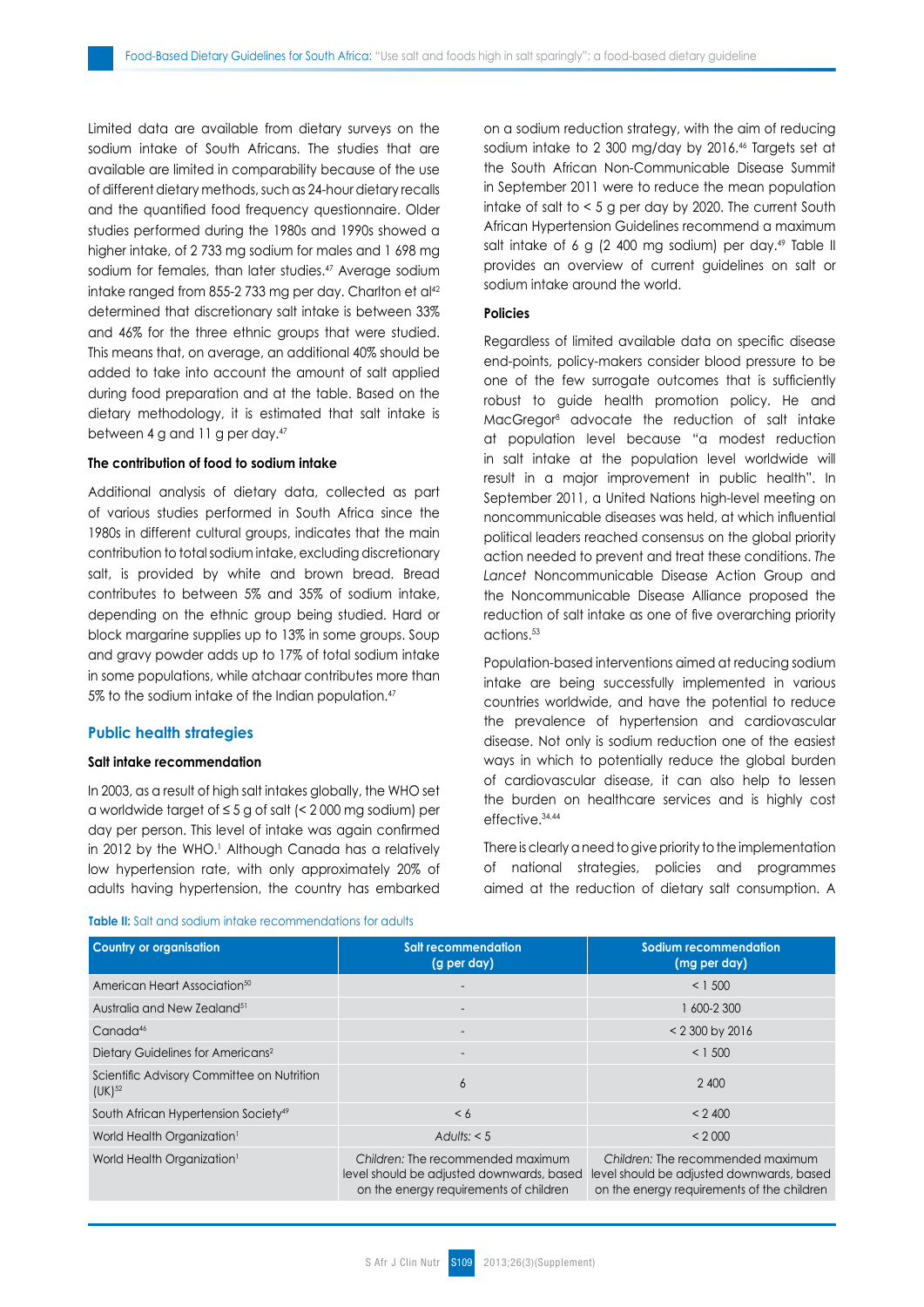comprehensive national strategy is needed to strengthen the drive for the South African public to consume less salt. The South African government published regulations for the gradual reduction of salt over a period of six years in eleven different food categories in March 2013.<sup>54</sup> However, legislating salt levels in processed food is only one part of a national strategy. Therefore, it is important for health professionals and educators to also provide appropriate nutritional recommendations that will educate, motivate and enable consumers to change nutritional behaviour.

#### **Food-based dietary guideline**

The existing South African FBDG, "Use salt sparingly", highlights limiting discretionary salt added during food preparation and at the table, but is not explicit with regard to limiting hidden salt from processed food.55 Table III provides a summary of the sodium/salt guideline in other FBDGs around the world. Many countries include guidelines on how to choose low-salt food or on how to limit high-salt food. As a large amount of salt intake in the South African population is provided by processed food, the FBDG should be changed to include this.

#### **Table III:** Sodium/salt auidelines within the overall food-based dietary guidelines worldwide

| Country         | Sodium/salt guideline                                                                                                                                                         |
|-----------------|-------------------------------------------------------------------------------------------------------------------------------------------------------------------------------|
| South Africa    | Use salt sparingly                                                                                                                                                            |
| Namibia         | Use only iodised salt, but use less salt                                                                                                                                      |
| Nigeria         | Limit the intake of salt and bouillon cubes                                                                                                                                   |
| Australia       | Limit the intake of foods that contain satu-<br>rated fat, added salt, added sugars and<br>alcohol                                                                            |
| New Zealand     | Choose pre-prepared foods and snacks that<br>are low in fat, salt and sugar                                                                                                   |
| Bangladesh      | Avoid eating too much salt and salty foods.<br>Limit salt intake to 5-10 g per day.                                                                                           |
| China           | Choose a light diet, that is also low in salt                                                                                                                                 |
| India           | Salt should be used in moderation. Processed<br>and ready-to-eat foods should be used<br>judiciously                                                                          |
| Indonesia       | Use only iodised salt                                                                                                                                                         |
| Japan           | Avoid eating too much salt. Aim for a salt<br>intake of less than 10 g per day.                                                                                               |
| Philippines     | Use iodised salt, but avoid the excessive<br>intake of salty foods                                                                                                            |
| Singapore       | Reduce salt intake to less than 5 g a day                                                                                                                                     |
| <b>Bulgaria</b> | Reduce the intake of salt and salty foods                                                                                                                                     |
| Netherlands     | Be careful with salt                                                                                                                                                          |
| Ireland         | Try not to always rely on salt to flavour foods                                                                                                                               |
| UK              | Nothing specific                                                                                                                                                              |
| <b>USA</b>      | Consume less than 2 300 mg sodium per day.<br>Choose and prepare foods with little salt. At<br>the same time, consume potassium-rich foods,<br>such as fruits and vegetables. |

# **Recommended new food-based dietary guideline for salt**

At a consultative meeting on reducing salt in food, held on 21 July 2011 and organised by the Department of Health, the following guideline was suggested: **"**Use salt and foods high in salt sparingly**"**.

#### **Barriers to reducing salt intake**

#### **Taste**

Taste is an important consideration in food preparation and food choices. One of the potential barriers to lowering salt intake is the concern that food may taste bland. When encouraging individuals to not add salt or to add less salt to their food, they should be made aware of the fact that taste adapts to lower levels of sodium. As salt intake falls, the salt taste receptors in the mouth adapt and become more sensitive to lower concentrations of salt within 1-2 months.<sup>56</sup> Once salt intake is reduced, people prefer the taste of food with less salt and reject more salty food.<sup>57</sup> The use of other flavourings, such as herbs and salt-free spices, should also be encouraged and emphasised in education materials. Salt reduction in bread has been shown to be acceptable to consumers in terms of flavour.<sup>58,59</sup> Sudden, large reductions in salt content are  $less$  acceptable to consumers $60$  than small to moderate changes,<sup>61</sup> which may lead to a preference for a diet that is lower in salt.<sup>62,63</sup> An Australian study demonstrated that a gradual one quarter reduction in the sodium content of bread was not detected by consumers.<sup>60</sup> Lowering the sodium content of bread by approximately one third, accompanied by a two- to threefold increase in the nutritionally favourable potassium and magnesium, can produce an acceptable dark European-type bread.64,65 A South African study<sup>66</sup> reported on substitution in the diet with a similar sodium-reduced brown bread, with high consumer acceptance in terms of taste, flavour and texture. Importantly, inclusion of this reduced sodium bread, together with other diminished sodium variants of commonly consumed food items for eight weeks, resulted in a clinically significant blood pressure reduction in older South Africans with hypertension.

## **Does salt addiction exist?**

New information, based on animal studies, suggests that sodium could possess addictive qualities. Morris et al suggest that "hedonic and/or affective consequences of major fluctuations in sodium balance, together with neural plasticity that follows disturbed sodium homeostasis, may play a role in promoting excessive sodium intake".67 The Salted Food Addiction Hypothesis proposes that salted food acts in the brain like an opiate agonist and results in a hedonic reward, perceived as flavourful, tasty or delicious.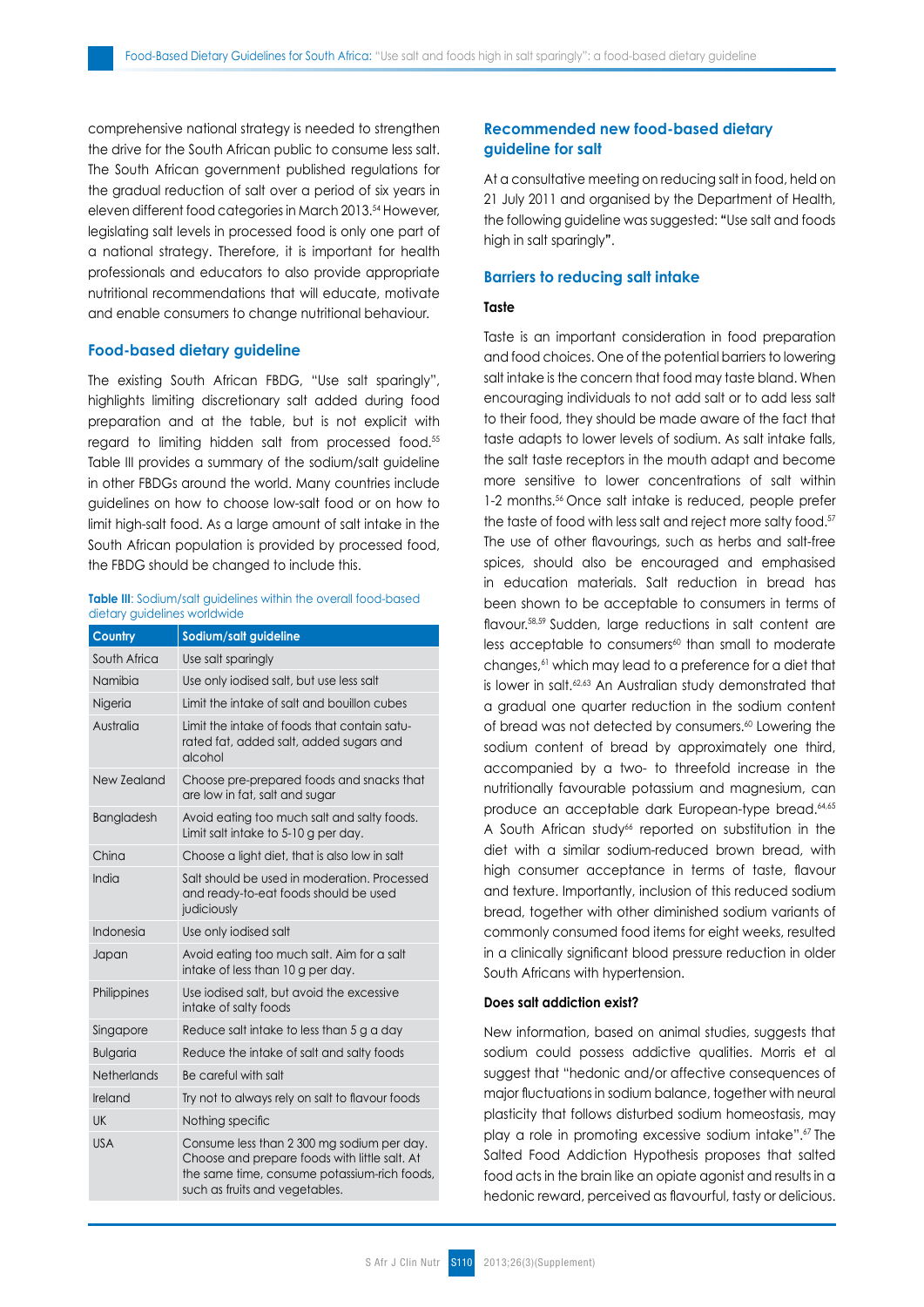With withdrawal of the stimulus of an opiate receptor, the body perceives it as "urges", "cravings" and "hunger".68

Currently, bread is the major contributor to salt intake in South Africa. Legislation has been introduced to gradually decrease the sodium content of bread. Bolhuis et al69 conducted a study in the Netherlands to examine the effects of gradually reducing the salt content of bread on bread consumption and sodium intake. They reduced the salt content of brown bread over four weeks by 31%, 52% and 67%. The results showed that reducing salt in bread up to 52% did not lead to lower consumption of bread, in comparison to controls. In addition, they found that the participants in the study did not induce compensation of sodium intake. A study by Lucas et al<sup>70</sup> indicated that there is no association between sodium concentration and liking, and the consumption of hash browns. A recent study also showed that salt reduction of up to 48% is possible in commercial vegetable soup samples, without affecting consumers' liking of the meal.<sup>71</sup>

## **Food labelling and consumer education**

The ingredient list, nutrition information table and health logos on food products are labelling tools which can help consumers make informed purchasing decisions. However, reading labels is often perceived as being complicated. Adequate education is necessary to assist consumers in understanding nutrition labelling. Labels reflect the sodium content, and not the salt content, of food as per the current labelling regulations, which often results in difficulties in consumer understanding. Consumer education is needed to address misunderstanding by consumers. Sodium chloride is approximately 40% sodium and 60% chloride. To calculate the salt content of food (in g), the sodium value (in g) should be multiplied by 2.5. By listing the sodium value, rather than the salt value, the information provided includes sodium from all sources, not only salt.

Other useful conversions are as follows:

- 2 300 mg of sodium is equivalent to 100 mmol of sodium and is the amount of sodium in 5.84 g of salt, which is approximately one teaspoon of salt.
- 1 500 mg of sodium is equivalent to 65 mmol of sodium and is the amount of sodium in 3.8 grams of salt, which is roughly two thirds of a teaspoon of salt.

Consumers should be made aware that if the words "salt" or "sodium" appear in the first few words of the ingredient list, it is likely that the product is high in salt, and should be used sparingly, if at all. Food with a sodium content of more than 600 mg per 100 g (1.5 g salt) in the nutrition information table may be considered to be high in sodium. Examples of highly salted food include stock cubes, soup powders, salty seasonings, processed meats or sausages, fast food or takeaway food, as well as salty snacks.

Although the Department of Health is legislating the maximum sodium content that will be allowed in certain food, it will be a number of years before the food industry will have to react, i.e. when the targets are implemented. In the interim, consumers should be encouraged to choose alternatives containing lower salt than the processed food that they consume, including bread, cereals, margarine and fat spreads. Consumer education is needed to empower the public to be able to make informed food choices at the point of purchase, by comparing the sodium content per 100 g of similar products. For many consumers, signposting of products with health logos, such as the Heart Mark of the Heart and Stroke Foundation South Africa, may be an easier and more useful tool with which to identify lower sodium alternatives.

In addition, food labelling legislation can help to guide lower sodium choices. The following categories could apply to sodium content claims that are made on food packaging, as currently outlined in Regulation 146: Regulations Relating to the Labelling and Advertising of Foodstuffs:72

- Low in sodium: Not more than 120 mg per 100 g.
- Very low in sodium: Not more than 40 mg per 100 g.
- Free of sodium: Not more than 5 mg per 100 g.

# **Iodisation**

A potential concern of reducing salt intake within the population is that it could interfere with the national iodisation fortification programme. However, if salt is sufficiently iodated, salt intake as low as 5 g per day would provide an adequate amount of iodine. In South Africa, salt is sufficiently iodated to a concentration of 40- 60 ppm, so the salt-lowering message would not interfere with the nutritional requirements for iodine intake in the population.73

## **Conclusion**

There is conclusive evidence of the adverse effects of excessive dietary salt consumption on health, particularly on blood pressure, leading to cardiovascular disease. In view of the significant increase in hypertension in the South African population over the past decade, predisposing factors, such as a high salt intake, need to be curtailed in order to reduce blood pressure in the future.

Current recommendations indicate that to prevent chronic disease, the average consumption of salt for the population should be < 5 g per day, i.e. 2 g per day of sodium.1 As population-based reductions in dietary sodium consumption are highly cost effective, there is clearly a need for the government to invest in this high priority. In South Africa, national strategies are in place to achieve this via regulation of the sodium content of certain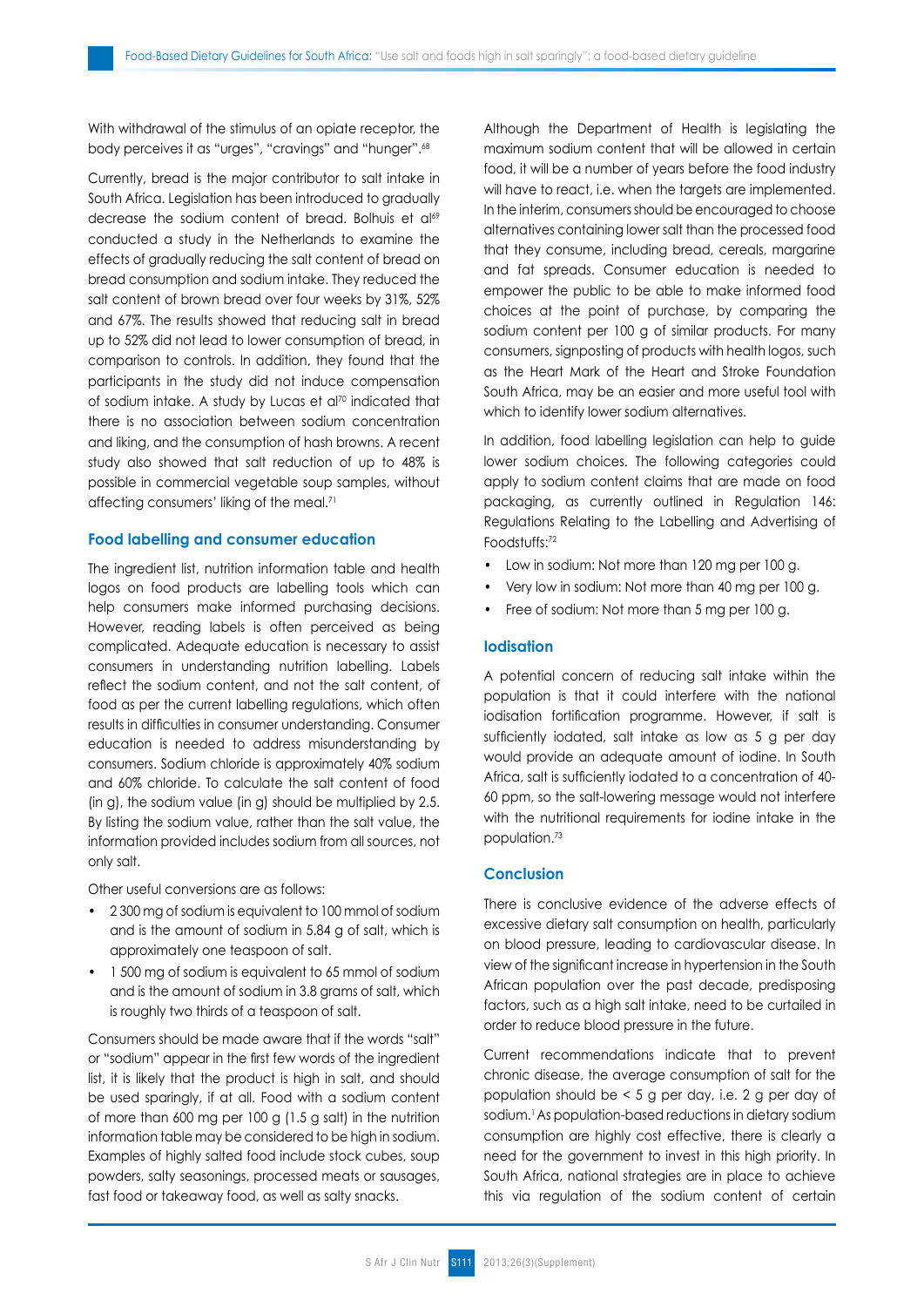categories of processed food and the reformulation of this food by the food industry. However, these policies will take a number of years to be implemented and need to be supported by concurrent changes in the environment which will empower consumers to make healthier food choices, e.g. by clear labelling of processed food, as well as active health promotion and consumer education. In South Africa, the main sources of salt have been identified and include certain categories of processed food. Discretionary salt that is added at the table and during cooking remains an important contributor to dietary salt intake. However, it is important that these categories of processed food are also reduced.

Importantly, salt is sufficiently iodated in South Africa. Therefore, a salt-restricted diet of 5 g per day will not compromise iodine status. The South African FBDGs have been developed to help guide healthier food choices by the population, which includes a reduction in sodium intake. Practically, this guideline translates to a daily diet that includes plenty of vegetables and fruit, a regular intake of legumes, and a moderate intake of minimally processed wholegrain starchy food, as well as the inclusion of low-fat dairy products and fish, lean meat or chicken. Adoption of the revised South African Food Based Dietary Guideline, which states: "Use salt and foods high in salt sparingly", strengthens the drive to lower national levels of salt intake, which will ultimately contribute to reducing the burden of hypertension and cardiovascular disease in South Africa.

## **References**

- 1. World Health Organization. Guideline: sodium intake for adults and children. Geneva: WHO; 2012 [homepage on the Internet]. Available from: http://www.who.int/nutrition/publications/guidelines/ sodium\_intake/en/
- 2. United States Department of Agriculture. Report of the Dietary Guidelines Advisory Committee on the Dietary Guidelines for Americans, 2010. USDA; 2010.
- 3. Ezzati M, Lopez AD, Rodgers A, et al. Selected major risk factors and global and regional burden of disease. Lancet. 2002;360(9343):1347-1360.
- 4. World Health Organization. Global health risks: mortality and burden of disease attributable to selected major risks. Geneva: WHO; 2009 [homepage on the Internet]. Available from: http://www.who.int/ healthinfo/global\_burden\_disease/GlobalHealthRisks\_report\_full.pdf
- 5. Norman RGT, Laubscher R, Steyn K, Bradshaw D. Estimating the burden of disease attributable to high blood pressure in South Africa in 2000. S Afr Med J. 2007;97(8 Pt 2):692-698.
- 6. Norman R, Bradshaw D, Schneider M, Pieterse D. Revised burden of disease estimates for the comparative risk factor assessment, South Africa, 2000. Cape Town: Medical Research Council; 2006.
- 7. Bradshaw D, Steyn K, Levitt N, Nojilana B. Non-communicable diseases: a race against time. Cape Town: Medical Research Council South Africa; undated.
- 8. He FJ, MacGregor GA. Salt, blood pressure and cardiovascular disease. Curr Opin Cardiol. 2007;22(4):298-305.
- 9. He FJ, MacGregor GA. A comprehensive review on salt and health and current experience of worldwide salt reduction programmes. J Hum Hypertens. 2009;23(6):363-384.
- 10. Strazzullo P, D'Elia L, Kandala N-B, Cappuccio FP. Salt intake, stroke, and cardiovascular disease: meta-analysis of prospective studies. Br Med 1 2009:339:b4567
- 11. Chang HY, Hu YW, Yue CSJ, et al. Effect of potassium-enriched salt on cardiovascular mortality and medical expenses of elderly men. Am J Clin Nutr. 2006;83(6):1289-1296.
- 12. De Wardener HE, MacGregor GA. Harmful effects of dietary salt in addition to hypertension. J Hum Hypertens. 2002;16(4):213-223.
- 13. He FJ, MacGregor GA. Importance of salt in determining blood pressure in children: meta-analysis of controlled trials. Hypertension. 2006;48(5):861-869.
- 14. Chen X, Wang Y. Tracking of blood pressure from childhood to adulthood: a systematic review and meta-regression analysis. Circulation. 2008;117(25):3171-3180.
- 15. D'Elia L, Rossi G, Ippolito R, et al. Habitual salt intake and risk of gastric cancer: a meta-analysis of prospective studies. Clin Nutr. 2012;31(4):489-498.
- 16. Wei-Hua J, Hai-De Q. Non-viral environmental risk factors for nasopharyngeal carcinoma: a systematic review. Semin Cancer Biol. 2012;22(2):117-126.
- 17. Guyton AC. Dominant role of the kidneys and accessory role of the whole-body autoregulation in the pathogenesis of hypertension. Am J Hypertens. 1989;2(7):575-585.
- 18. Kawasaki T, Delea CS, Bartter FC, Smith H. The effect of high-sodium and low-sodium intakes on blood pressure and other related variables in human subjects with idiopathic hypertension. Am J Med. 1978;64(2):193-198.
- 19. Weinberger MH, Miller JZ, Luft FC, et al. Definitions and characteristics of sodium sensitivity and blood pressure resistance. Hypertension. 1986;8(6 Pt 2):1127-1134.
- 20. Weinberger MH. Sodium sensitivity of blood pressure. Curr Opin Nephrol Hypertens. 1993;2(6):935-939.
- 21. Appel LJ, Moore TJ, Obarzanek E, et al. A clinical trial of the effects of dietary patterns on blood pressure. N Engl J Med. 1997;336(16):1117-1124.
- 22. Sacks F, Svetkey L, Vollmer W, et al. for the DASH-Sodium Collaborative Research Group. Effects on blood pressure of reduced dietary sodium and the dietary approaches to stop hypertension (DASH) diet. N Engl J Med. 2001;344(1):3-10.
- 23. He FJ, MacGregor GA. Effect of longer-term modest salt reduction on blood pressure. [Cochrane review]. In: The Cochrane Library, Issue 3, 2004. Oxford: Update Software.
- 24. He FJ, MacGregor GA. Effect of modest salt reduction on blood pressure: a meta-analysis of randomized trials. Implications for public health. J Hum Hypertens. 2002;16(11):761-770.
- 25. He FJ, MacGregor GA. How far should salt intake be reduced? Hypertension. 2003;42(6):1093-1099.
- 26. Cappuccio FP, Capewell S, Lincoln P, McPherson K. Policy options to reduce population salt intake. Br Med J. 2011;343:d4995.
- 27. Pimenta E, Gaddam KK, Oparil S, et al. Effects of dietary sodium reduction on blood pressure in subjects with resistant hypertension. Results from a randomized trial. Hypertension. 2009;54(3):475-481.
- 28. Aburto NJ, Ziolkovska A, Hooper L, et al. Effect of lower sodium intake on health: systematic review and meta-analyses. BMJ. 2013;346:f1326.
- 29. He FJ, MacGregor GA. Salt reduction lowers cardiovascular risk: metaanalysis of outcome trials. Lancet. 2011;378(9789):380-382.
- 30. Cook NR, Cutler JA, Obarzanek E, et al. Long term effects of dietary sodium reduction on cardiovascular disease outcomes: observational follow-up of the trials of hypertension prevention (TOHP). BMJ. 2007;334(7599):885-888.
- 31. Cook NR, Obarzanek E, Cutler JA, et al. Joint effects of sodium and potassium intake on subsequent cardiovascular disease: the Trials of Hypertension Prevention follow-up study. Arch Internal Med. 2009;169(1):32-40.